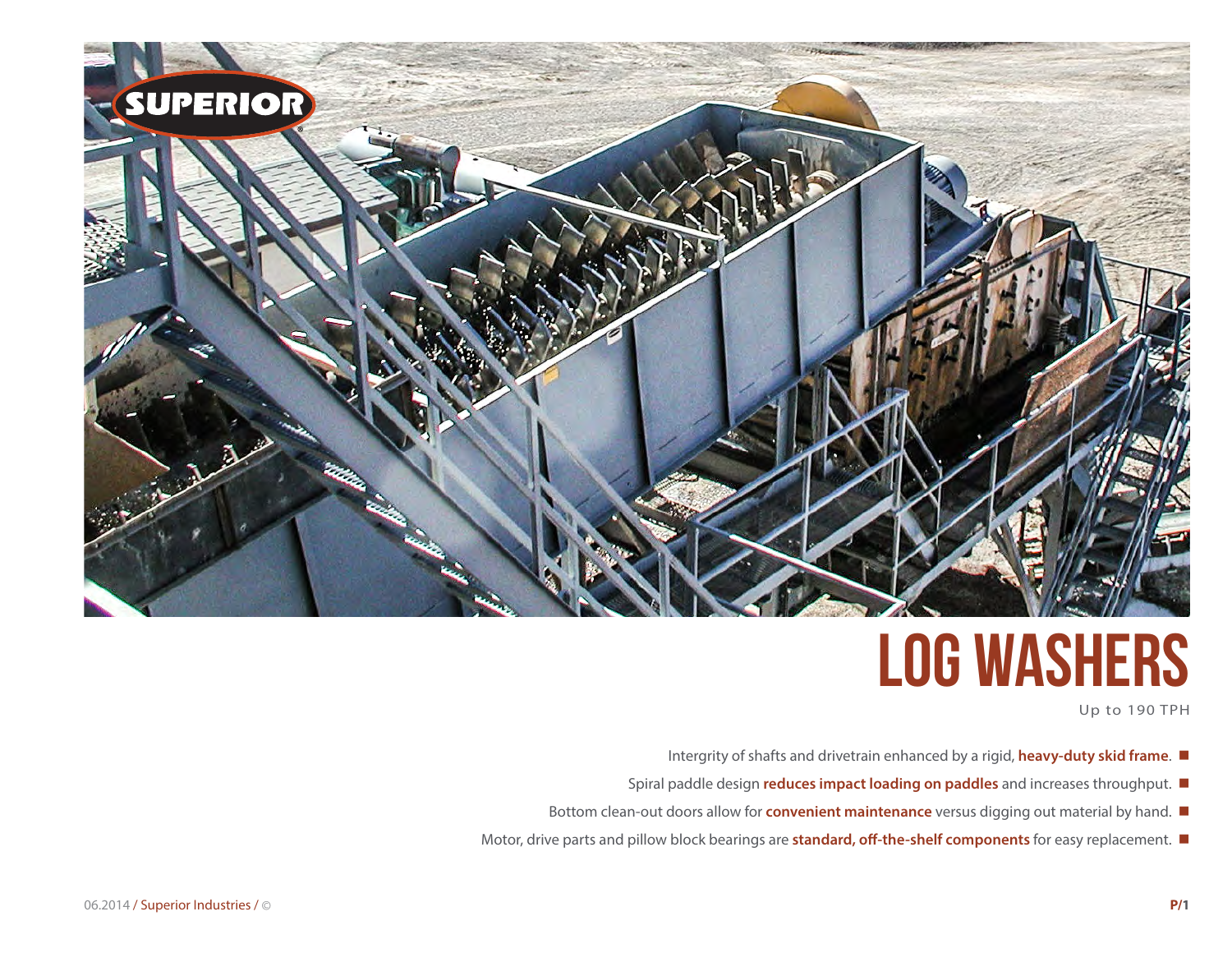## **FEATURES**







**SLINGER PROTECTS LOWER BEARING**



### **EASY ACCESS TO DRAIN AND FILL**

### **DEWATERING SCREW**

- $\blacksquare$  Twin shafts with paddles
- Paddle bases are protected with adjustable A532 wear paddles
- Extended shaft and slinger protects lower bearing from water leakage



### **SPIRAL PADDLES FOR CONTINUOUS AGITATION GUARDED DRIVE SYSTEM**

### **DRIVE SYSTEM**

- Electrical 3-phase, 60Hz, 460V motor
- Gear reducer
- Belt and guarding



### **WASH BASIN**

- Adjustable overflow gates
- $\blacksquare$  Heavy-duty skid frame
- Lifting points
- Drain for easy clean out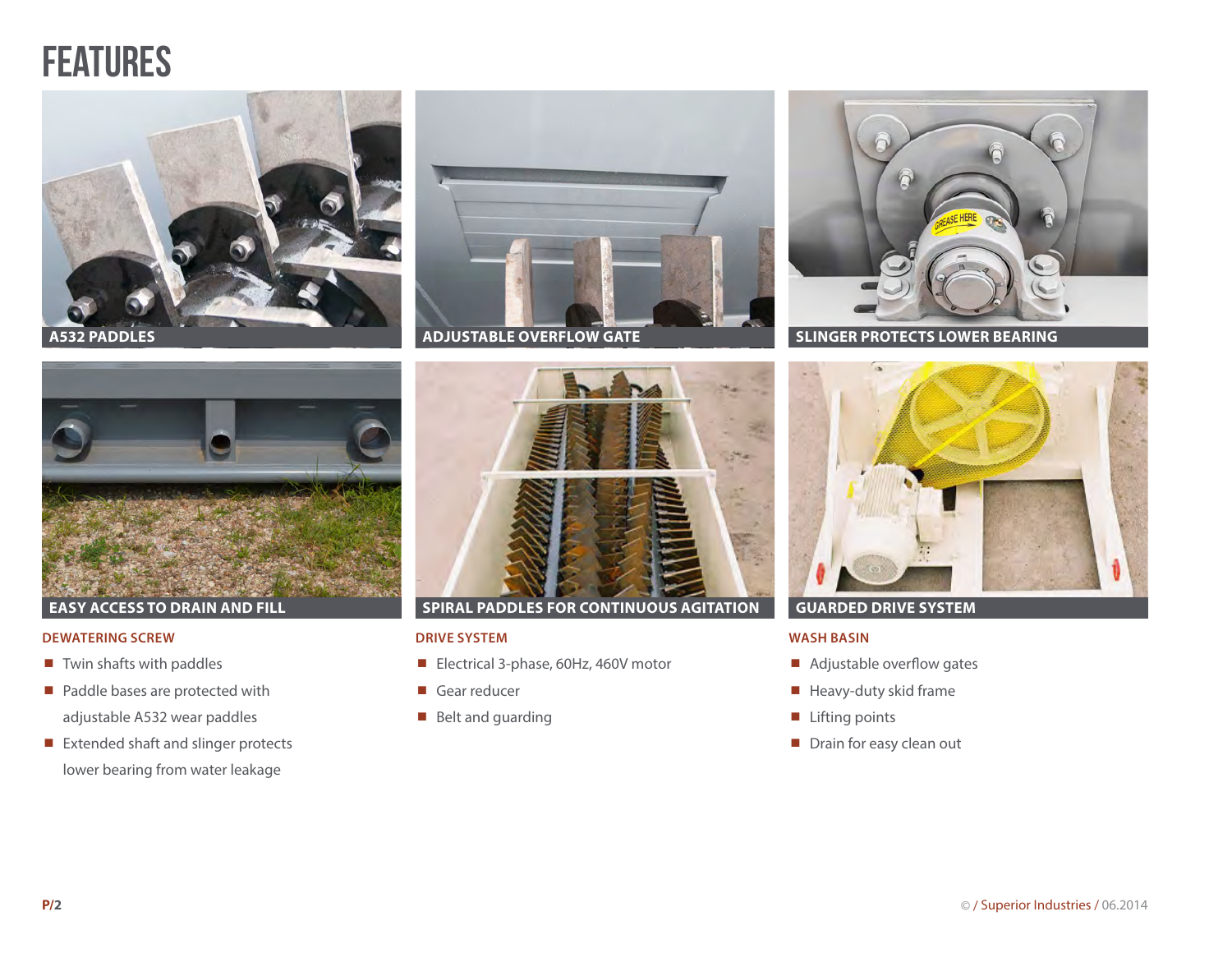## **OPTIONS**



- **DISCHARGE CHUTE**
- **OVERFLOW TROUGH**
- **HYDRAULIC DRIVE**
- **CLEAN OUT DOORS FOR BELLY PAN**



- **SUPPORT LEGS FROM 2°-10°**
- **ADJUSTABLE SUPPORT LEGS**



- **PERSONAL SAFETY COVERS**
- **GUARDING**

## in-stock parts



- **STAINLESS STEEL WEAR SLEEVE**
- **HEAVY-DUTY RUBBER LOWER SEAL**
- **HEAVY-WALLED STEEL PIPE SHAFTS**
- **RUBBER WEAR SHOES**
- **PADDLES**
- **BELLY PANS**
- **ELECTRIC OR HYDRAULIC DRIVE COMPONENTS**
- **LOWER BEARING RETROFIT KITS FOR OTHER MANUFACTURERS' WASHERS**